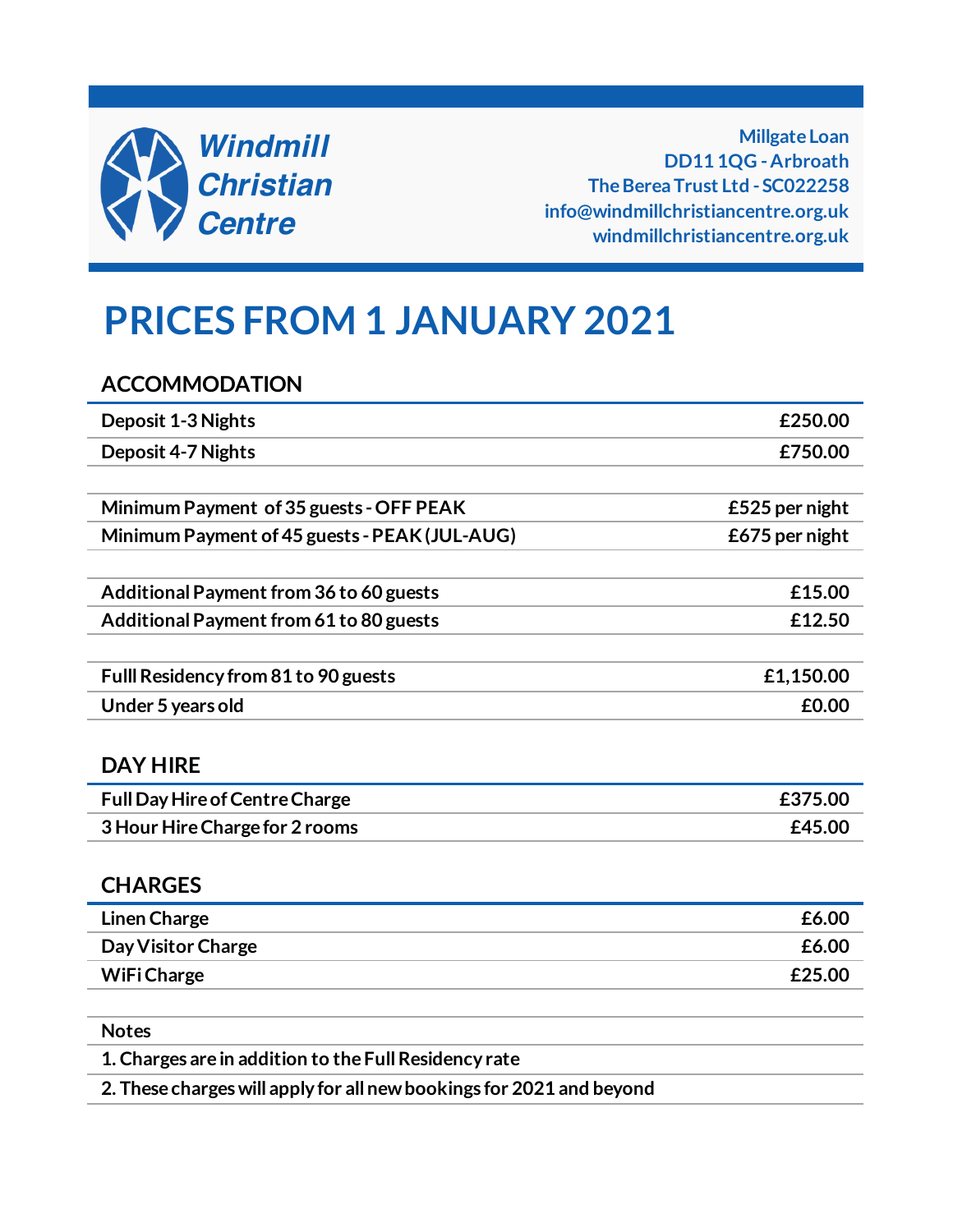

**Millgate Loan DD11 1QG - Arbroath The Berea Trust Ltd - SC022258 info@windmillchristiancentre.org.uk windmillchristiancentre.org.uk**

## **PRICES FOR ALL BOOKINGS MADE FROM 1 APRIL 2022**

#### **ACCOMMODATION**

| Deposit 1-3 Nights                                         | £250.00     |
|------------------------------------------------------------|-------------|
| Deposit 4-7 Nights                                         | £750.00     |
| Minimum Payment of 35 guests - OFF PEAK (September - June) | £577.50     |
| Minimum Payment of 45 guests - PEAK (July - August)        | £742.50     |
| Additional Guest - Max (90 guests)                         | £16.50      |
| Children under 5 years old                                 | <b>FREE</b> |

#### **HIRE**

| <b>Full Day Hire Charge</b>                                        | £400.00 |
|--------------------------------------------------------------------|---------|
| Hire 2 rooms for 3 hours - NOT INCLUDING (Main Kitchen or Servery) | £50.00  |

#### **CHARGES**

| Linen set   | £6.00  |
|-------------|--------|
| Day Visitor | £6.50  |
| WiFi Charge | £25.00 |

#### **NOTES**

| 1. Additional Guest prices are per person per night.             |
|------------------------------------------------------------------|
| 2. Day Visitor prices are per person per day.                    |
| 3. WiFi Charge is for booking duration.                          |
| 4. A Booking form and Leaders Pack are available on our website. |